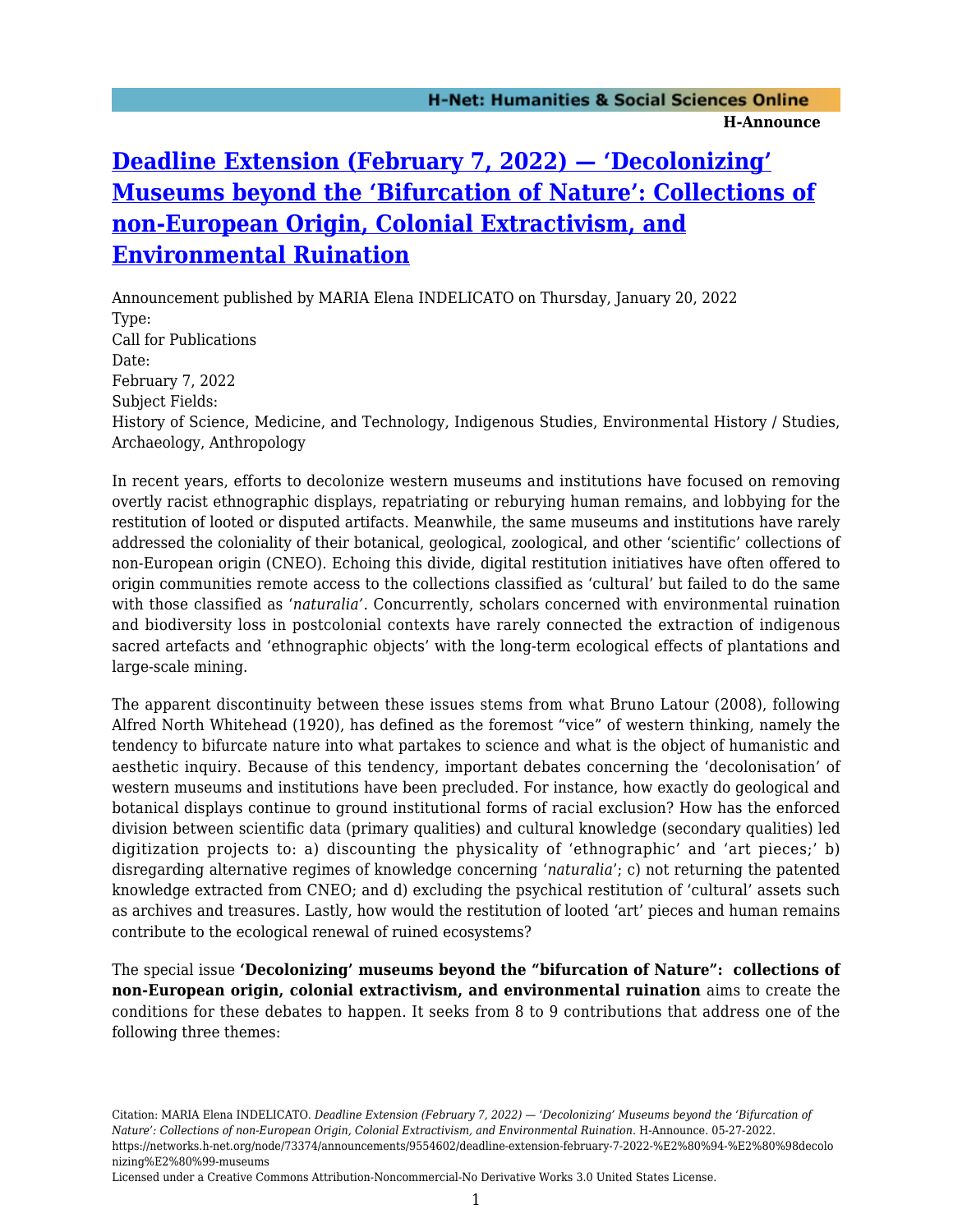## **H-Net: Humanities & Social Sciences Online H-Announce**

- 1. **Authority:** The first theme stands for the projection of an exclusive authority over CNEO by formerly colonising or imperial powers. This issue identifies this projection as the foremost obstacle that scholars need to overcome for CNEO to be appraised not as resources but as archival repositories. In the words of Carolyn Hamilton 'disciplinary separations were key in robbing certain materials of archival capacities,' while, moreover, dispossessing whole population groups of the authority to author their own histories (2014). Conversely, by appraising 'natural specimens' exclusively as extractable resources, current mass-digitization programs are denying to non-western agents the authority to use extracted digitized data to author new or conflicting cultural discourses, natural histories, and scientific theories. For this theme, the guest editors will assess proposals for full-length articles that, besides deconstructing the meanings and value that colonial discourses attributed to CNEO, forcefully reclaim their full 'archival capacities.'
- 2. **Dark matter:** The second theme stands for the vast amount of CNEO that, to date, are still unaccounted for. The guest editors identify this unaccounted vastness as the second biggest obstacle that scholars need to overcome to fully grasp the extent to which CNEO wholly informed the inception and development of most western disciplines, colonial projects of native people displacement, native land dispossession, and accumulation of national wealth. In 'The Restitution of African Cultural Heritage' (2018), Felwine Sarr and Benedict Savoy stated that the "total number […] of the pieces housed in museums in France would be difficult to estimate." Concurrently, Ciraj Rassool, Nicky Rousseau and Riedwaan Moosage (2018) have coined the term "missing-ness" to describe how 'objects' as diverse as the human remains of the victims of colonialism and apartheid, stolen cultural artifacts, and scientific specimens are still factually missing, thus rendered uncapable to inform relevant public debates. For this theme, the guest editors will assess proposals for full-length articles that, besides proposing better ways to account for the CNEO held in any given institution, envision how missing objects would radically change the ways in which we conceive of anti-racism, the fight against white supremacy, and the struggle for climate justice.
- 3. **Information Loss**: The third theme stands for the fear that, if not 'salvaged,' the knowledge embedded in CNEO would have been lost. In the past, under the banner of preserving whole indigenous material cultures or species to 'progress' and 'mass extinction' respectively, ethnographers and imperial bio-prospectors looted and destroyed entire local systems of knowledge. The same fear still permeates current endeavours, including projects of mass digitization that posit themselves as necessary to counter ecocide and environmental ruination. However, the violence of the first looting can be repeated in the process of migrating data from the analogic to the digital and, then from one metadata standard to another. This is the case in that information that is critical to re-invest formerly colonised subjects of their authority, might get lost. To counter this risk, the guest editors will assess proposals for full-length articles that, besides documenting how digitization projects repeat instead of redressing the violence of historical colonialism, elaborate upon possible measures that can be taken so that non-western agents can exert their authority over newly extracted digitized data.

Citation: MARIA Elena INDELICATO. *Deadline Extension (February 7, 2022) — 'Decolonizing' Museums beyond the 'Bifurcation of Nature': Collections of non-European Origin, Colonial Extractivism, and Environmental Ruination*. H-Announce. 05-27-2022. https://networks.h-net.org/node/73374/announcements/9554602/deadline-extension-february-7-2022-%E2%80%94-%E2%80%98decolo nizing%E2%80%99-museums

Licensed under a Creative Commons Attribution-Noncommercial-No Derivative Works 3.0 United States License.